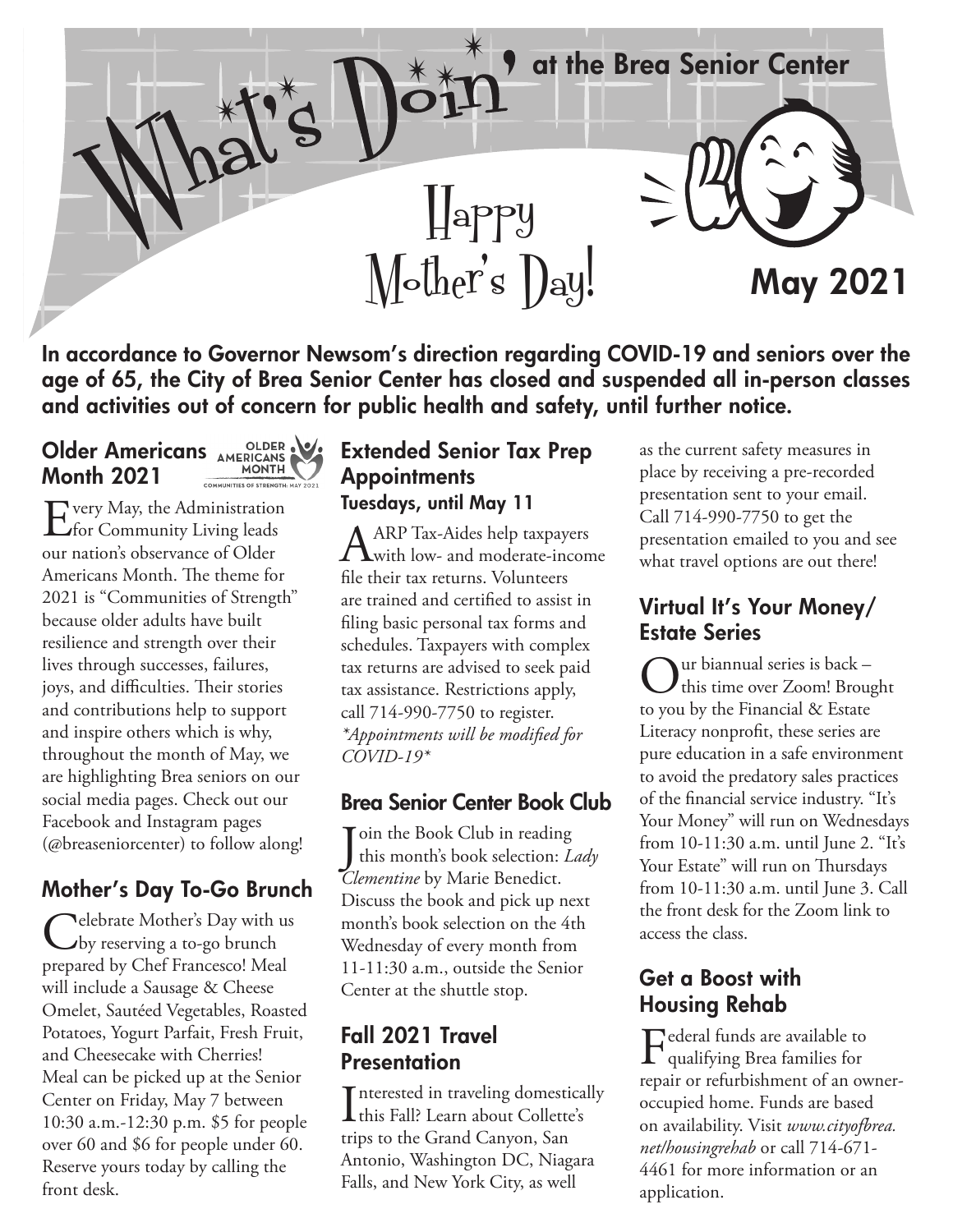## Zoom Fitness Classes

Enjoy your favorite Brea Senior<br>Center fitness classes and instructors from the comfort of your home! Call 714-990-7753 to get a link emailed to you to join the class from your computer, laptop, tablet, or mobile phone.

#### Yoga Class with Caitlin:

Tuesdays at 8:30 a.m.

#### Zumba Gold Class with Terri:

Wednesdays at 10:30 a.m.

#### Zumba Gold Class with Letty:

Thursdays at 10:30 a.m.

#### Longevity Stick Balance

Class with Kathe: Mondays, Wednesdays, and Fridays at 9 a.m.

#### Tai Chi for Every Body:

Mondays and Fridays 10:15-11:45 a.m.

#### Better Balance:

Wednesdays at 10 a.m.

# Health & Wellness:

Various days and times

#### Have You Been Putting Off Learning How to Use Your Smartphone?

Let the expert trainers at<br>
California Phones help you make the most of your Smartphone. Android and iPhone Webinar trainings are offered FREE from the comfort of your own home. Call 1-866-271-1540 or email *smartphonetraining@ddtp.org* now to register.

The following essential services related to nutrition and social services will continue on a limited basis:

#### Meals on Wheels Orange County Lunch Café Program

The congregate lunch program has  $\perp$  been converted to frozen meals to take home. Meals can be picked up at the Senior Center Monday-Friday from 10:30 a.m.-12:30 p.m. *An application is required.*

# Senior Grocery Program

In partnership with Second Har<br>Food Bank of Orange County, n partnership with Second Harvest one box of dry, shelf-stable goods per week is available per senior household, while supplies last. Boxes can be picked up at the Senior Center Mon-Fri from 10:30 a.m.- 12:30 p.m. *An application is required.*

## Home Delivered Meals

Five days of meal support,<br>including breakfast, lunch and dinner, delivered to the home of qualifying homebound older adults 60+ years of age. Call 714-990- 7785 or 714-990-7781 to inquire about availability and the eligibility screening process.

## Case Management Services

 $\Gamma$  or Brea seniors and caregivers.  $\Gamma$  Achieve successful aging through advocacy, assessment, facilitation, and resource management. Eligibility to be a Case Management client: Brea resident, 60+ years of age, and client consent. Call 714-990-7750 for more information.

## Senior Shuttle

Transportation for Brea seniors<br>to receive lunches and groceries delivered to their residence from the Center will continue on a reservation basis by calling 714-990-7754. *An application is required.*

#### Senior Van Service—*Now Expanded!*

Now available Monday-Friday, 9 a.m.-12:30 p.m. For \$2 per one-way, go to essential errands or appointments within 5 miles of your home (within Orange County). Eligibility includes 60+ years of age and Brea residency. Application required, as well as submitting your ride request 3 business days in advance. Service days and hours of operation are subject to change. Please call 714-990-7750 for more information.

## Senior Taxi Program

Discounted taxi rides are available for eligible Brea residents. Eligibility is income-based and includes being 60+ years of age and being unable to drive. Most ride destination types are covered, but must be located within Brea or neighboring cities. An application is required along with supporting documents. Call 714-990-7781 for more information.